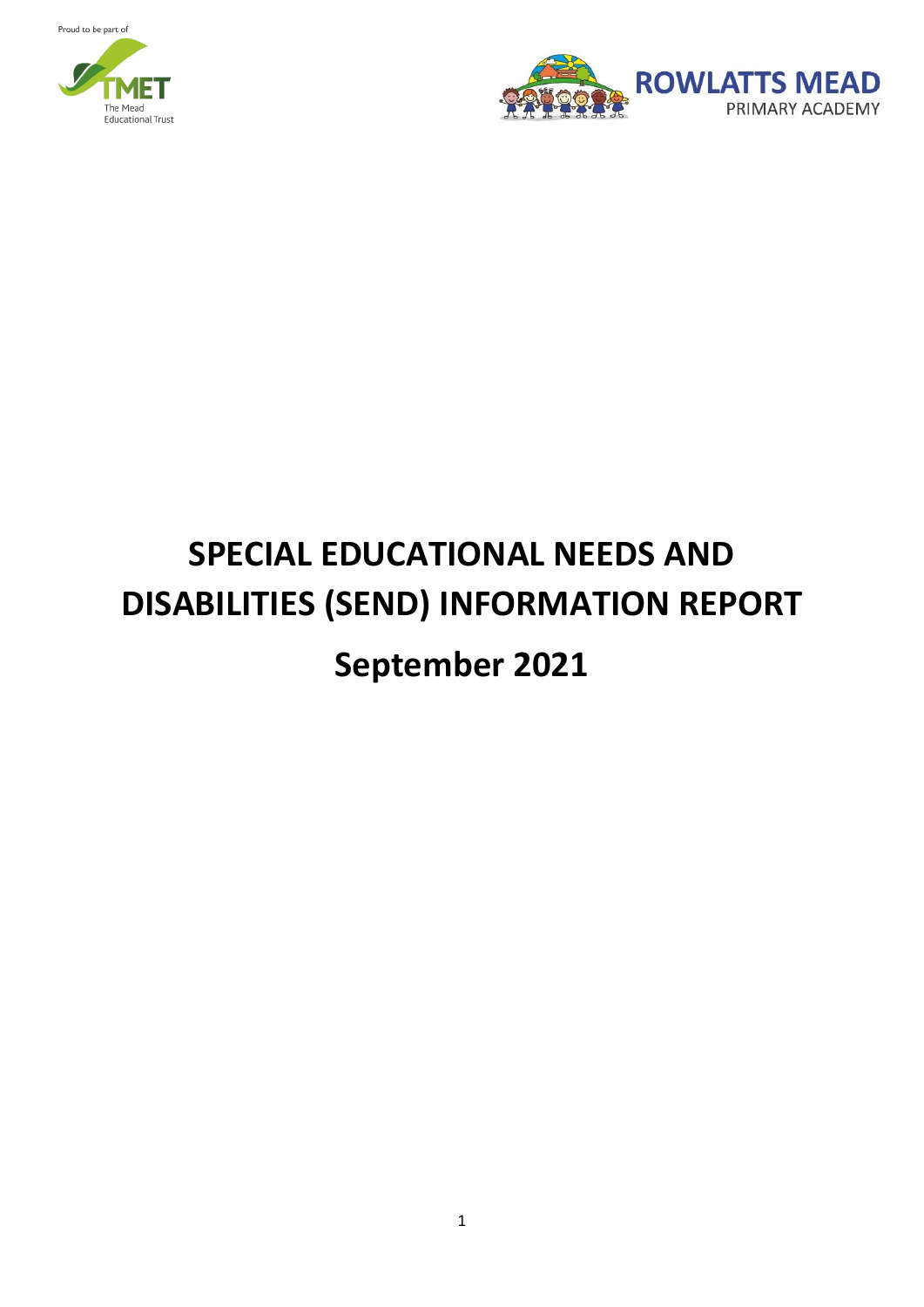#### **Rowlatts Mead Primary Academy SEND REPORT 2021**

| <b>Academy Name</b>                          | Rowlatts Mead Primary Academy             |
|----------------------------------------------|-------------------------------------------|
| <b>Age Range</b>                             | $3 - 11$                                  |
| Principal                                    | Mrs D Swann                               |
| <b>Special Educational Needs Coordinator</b> | Mrs A Pirbhai                             |
| (SENCo)                                      | Mrs D Swann                               |
| Governor with responsibility for SEND        | Cathy Hannon                              |
| <b>Address</b>                               | <b>Balderstone Close</b>                  |
|                                              | Leicester                                 |
|                                              | LE5 4ES                                   |
| <b>Telephone number</b>                      | 0116 2768812                              |
| Email (admin)                                | admin@rowlatts-tmet.uk                    |
| <b>Email (SENCo)</b>                         | apirbhai@rowlatts-tmet.uk                 |
|                                              | dswann@rowlatts-tmet.uk                   |
| Local Offer Webpage Link                     | https://www.leicester.gov.uk/schools-and- |
|                                              | learning/special-educational-needs-sen/   |

#### **Introduction**

At Rowlatts Mead Primary Academy we are committed to ensuring that all pupils (regardless of their gender, ethnicity, social background, religion, sexual identity, physical ability or educational needs) achieve their potential in all areas of the curriculum and socially, morally, spiritually and culturally. Our school vision 'Together we succeed through challenge and enjoyment' helps pupils recognise that that they can achieve their full potential and leave our school ready for the next stage of their life.

We aspire for all our pupils to make at least good progress, attain high academic achievement, become selfreliant and independent. Our curriculum is engaging, broad and creative giving pupils the opportunity to develop Resilience, Reciprocity, Reflectiveness and Resourcefulness.

We consider the good progress which pupils with AN/SEND make, to be a reflection of our effective and efficient strategies to identify pupils' individual needs; deliver quality first teaching and implement successful intervention and support. We also ensure that all staff (both teaching and non-teaching) have access to appropriate and up-to-date training.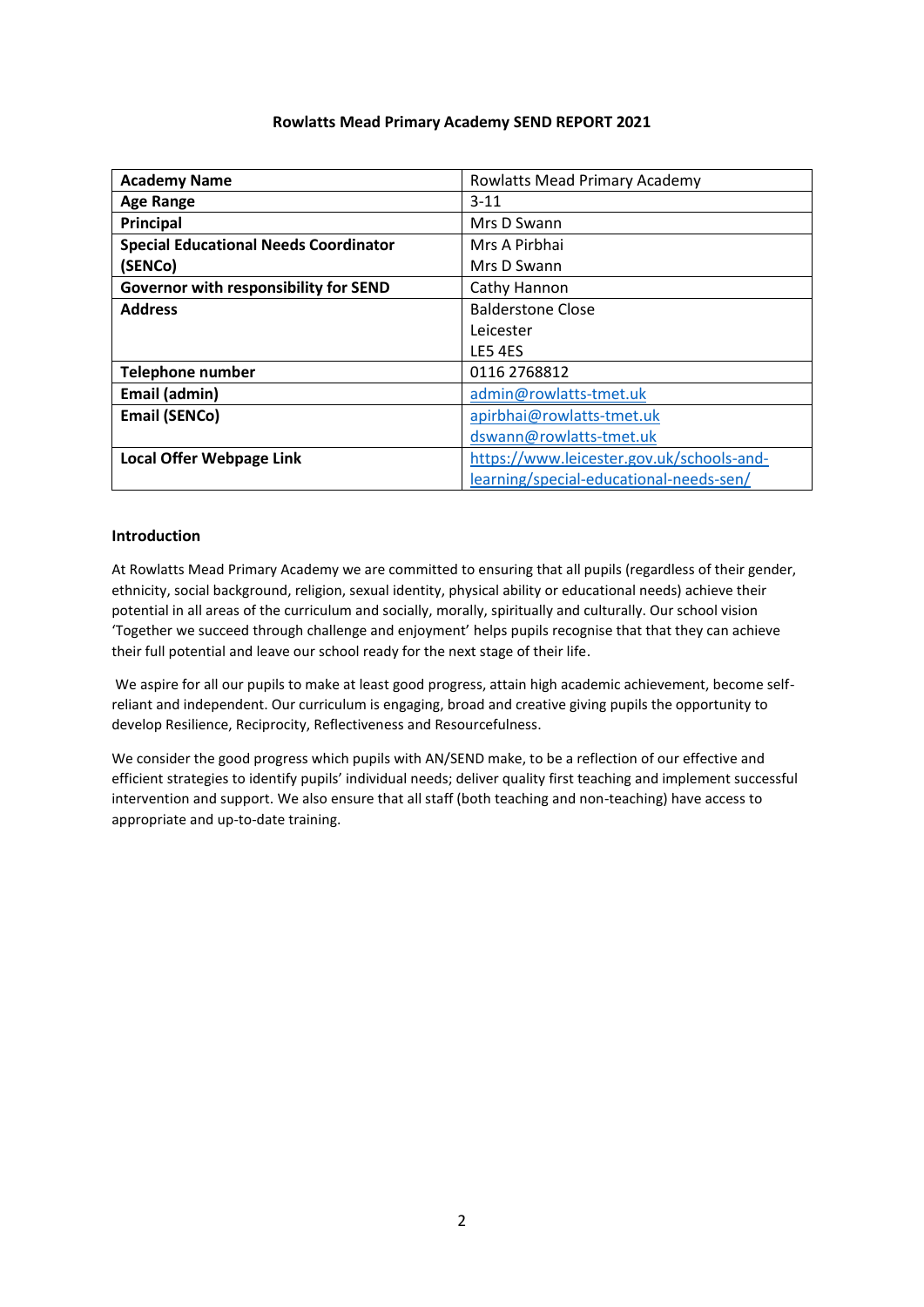# **SEND**

The Code of Practice 2014 states that:

*'A pupil has SEN where their learning difficulty or disability calls for special educational provision, namely provision different from or additional to that normally available to pupils of the same age.'*

The Four broad areas of need identified within the SEN Code of Practice 2014 are:

- Communication and Interaction (e.g. speech articulation, stammering, speech and language delay, autism etc)
- Cognition and Learning (e.g. global learning difficulties, dyslexia, dyscalculia etc)
- Social, Emotional and Mental Health Difficulties (e.g. anxiety, depression, eating disorders, obsessive, compulsive disorder (OCD) etc)
- Sensory and Physical Needs (Visual impairment, hearing impairment, sensory needs (e.g. autism, dyspraxia, toileting issues, physical disability etc)

# **The following table identifies the types SEND and examples of the type of provision offered at Rowlatts Mead Primary Academy it is not an exhaustive list.**

| <b>Type of SEND</b>                                                                                               | <b>Type of Provision</b>                                                                                                                                                                                                                                                                                                                                                                                                                     |
|-------------------------------------------------------------------------------------------------------------------|----------------------------------------------------------------------------------------------------------------------------------------------------------------------------------------------------------------------------------------------------------------------------------------------------------------------------------------------------------------------------------------------------------------------------------------------|
| Communication and Interaction (e.g. speech<br>articulation, stammering, speech and language<br>delay, autism etc) | Language rich curriculum<br>$\bullet$<br>Pre-teaching of language<br>Talk for Writing<br>Let's Talk<br>Language for thinking<br>Language groups<br>Play Interaction<br>SALT (Speech and language therapy)<br>support for individuals and groups                                                                                                                                                                                              |
| Cognition and Learning (e.g. global learning<br>difficulties, dyslexia, dyscalculia etc)                          | Reciprocal reading<br>$\bullet$<br>Accelerated reader<br>1:1 reading<br>Encouraging reading at home<br>$RWI - 1:1$ and small group<br><b>Fresh Start</b><br><b>BRWP</b><br>Inference groups<br>Little Big Maths and Big maths - small<br>group<br>LSA support within year groups or for<br>individuals<br>ICT - Nessy learning, Accelerated<br>$\bullet$<br>Reader, TT Rockstars<br>Personal resources - writing slopes,<br>pencil grips etc |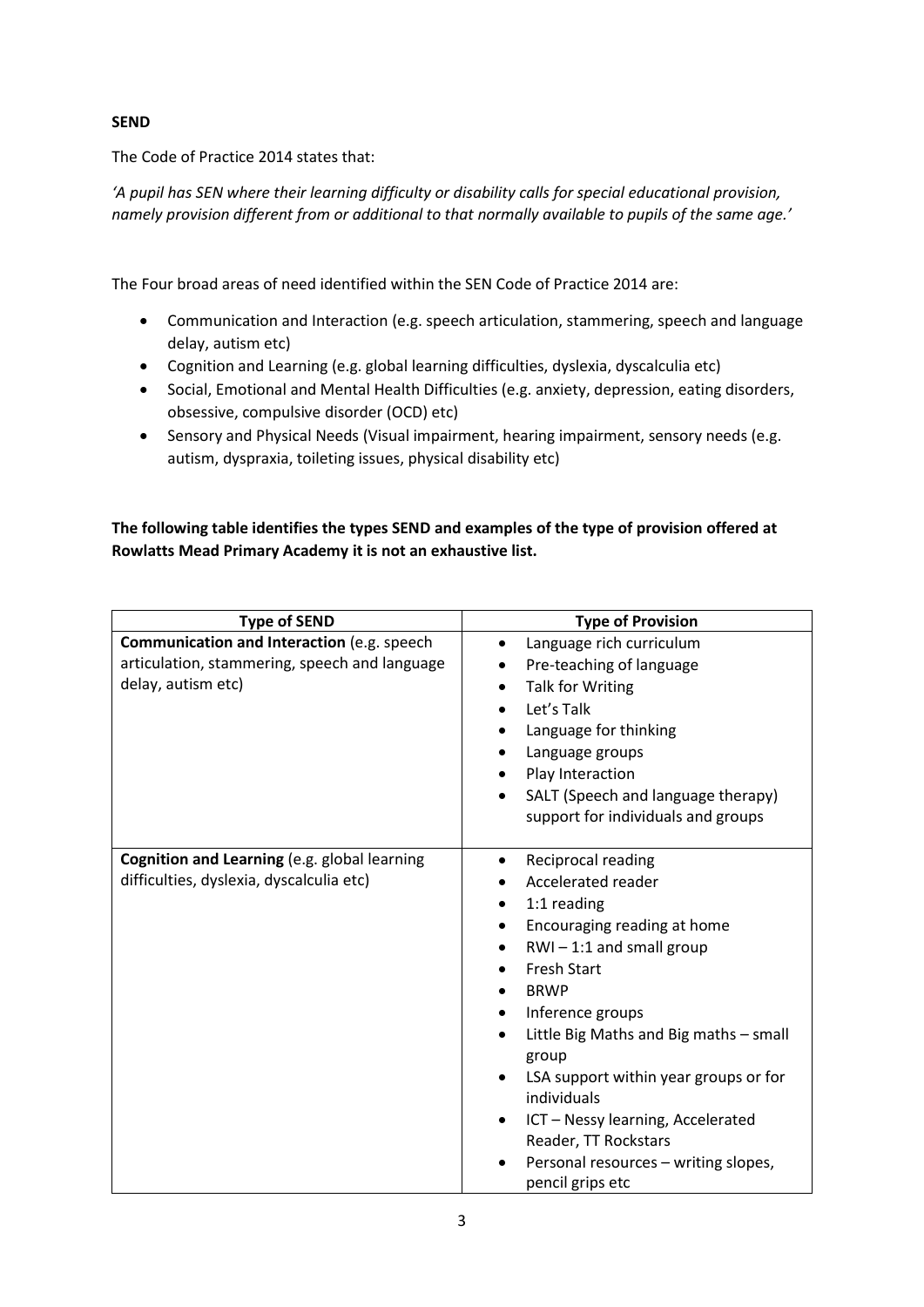|                                                  | LCI (Learning, Communication and<br>$\bullet$       |
|--------------------------------------------------|-----------------------------------------------------|
|                                                  | Interaction Support Team) involvement               |
|                                                  | Provision map and Pupil Outcomes with               |
|                                                  | personalised targets                                |
| <b>Social, Emotional and Mental</b>              | Play therapy<br>$\bullet$                           |
| Health Difficulties (e.g. anxiety, depression,   | Play interaction                                    |
| eating disorders, obsessive, compulsive          | <b>Fun Time</b>                                     |
| disorder (OCD) etc)                              | Lunchtime plan for vulnerable pupils                |
|                                                  | Personalised reward charts                          |
|                                                  | Restorative Justice through Peer<br>$\bullet$       |
|                                                  | mediation                                           |
|                                                  | Individualised curriculum<br>٠                      |
|                                                  | Positive People/Volcano in my Tummy                 |
|                                                  | sessions                                            |
|                                                  | Positive Behaviour Plan                             |
|                                                  | <b>Positive Handling Plan</b><br>$\bullet$          |
|                                                  | Team Teach trained staff                            |
|                                                  | Primary Intervention Team involvement               |
|                                                  | SEMH team involvement<br>$\bullet$                  |
| <b>Sensory and Physical Needs (Visual</b>        | <b>Big Moves</b><br>$\bullet$                       |
| impairment, hearing impairment, sensory          | Speed Up                                            |
| needs (e.g. autism, dyspraxia, toileting issues, | Individualised resources - writing<br>$\bullet$     |
| physical disability etc)                         | slope, pencil grips, large print,                   |
|                                                  | coloured paper/books etc                            |
|                                                  | Disabled toilet and changing facilities             |
|                                                  | Visual timetables                                   |
|                                                  | Wheelchair access to all areas of the               |
|                                                  | building via external ramps                         |
|                                                  | ICT available - IPads, laptops and IWB<br>$\bullet$ |
|                                                  | Outside agency advise and                           |
|                                                  | involvement as required                             |
|                                                  | Care plan as required<br>$\bullet$                  |

## **Rowlatts Mead Primary Academy's approach to teaching pupils with SEND:**

We believe that all children should receive quality first teaching with the rest of their class. Teachers will ensure that lessons and support are differentiated according to pupils' needs and preferred learning styles. Pupils with SEND are entitled to be taught by their teacher, not always a teaching assistant, therefore teachers aim to spend time each day working with all pupils, individually or as part of a group.

When allocating additional LSA support to pupils we aim to put in sufficient support to enable pupils to reach their targets but without developing a learned dependence on an adult. Targets set for pupils with SEND are challenging to enable them to reach their full potential and in an attempt to close any attainment gap between pupil groups. However, personalised needs are taken into account and targets reflect this. Interventions are matched to the pupils needs and are monitored closely by their class teacher, SLT and SENCo so that progress and impact can be measured and next steps implemented.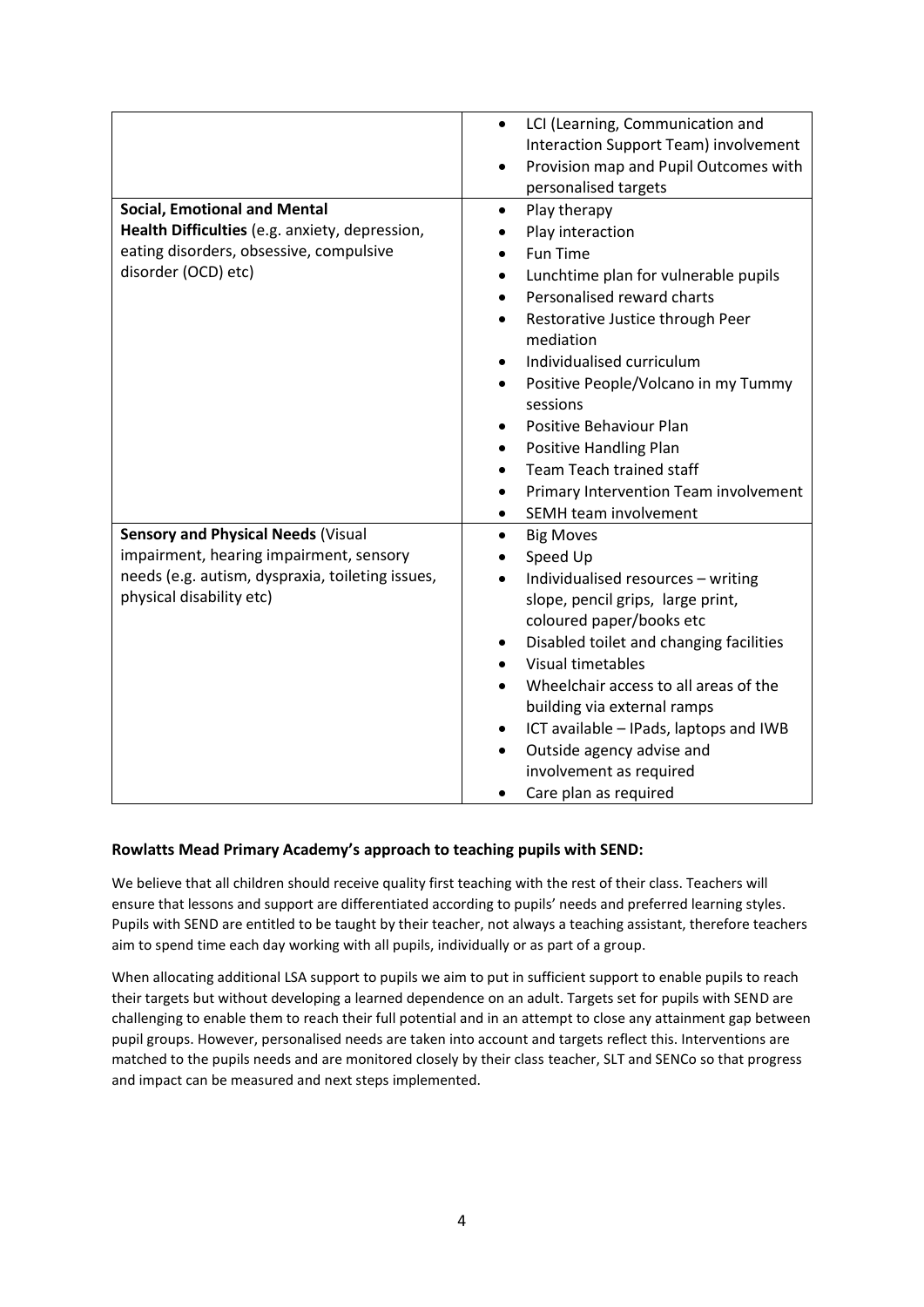# **What expertise and training of staff do Rowlatts Mead Primary Academy provide to support pupils with SEN?**

All teachers through teacher training are trained to work with SEND pupils and have ongoing access to advice, information and training to enable them to teach all pupils effectively. Teachers and LSAs will have training tailored to the needs of the pupils in their class or group, or as a whole school if required.

If there is need for more specialist help the academy is able to access expert advice and training including from Educational Psychologists and Advisory Teachers.

#### **What support services are available?**

Support services available:

- TMET Primary Intervention Team
- Speech and Language Therapy (SALT)
- Educational Psychology Service (EPS)
- Primary School Social, Emotional and Mental Health Team (SEMH)
- Learning, Communication and Interaction Service (LCI)
- Special Education Service (SES)
- Visual Impairment Team
- Hearing Impairment Team
- School Nurse Service
- Diana Nurse Service
- Family Support Services
- SPA referral for medical needs
- Team around the Family (TAF)
- Child and Adolescence Mental Health Service (CAMHS)

#### **Local Offer**

Local Offer Leicester provides you with information and advice about special educational needs and disabilities (SEND) and details of services that can support children and young people with SEND, aged 0-25, in Leicester.

Click link for more information<https://mychoice.leicester.gov.uk/Categories/3/Local-Offer>

## **How does Rowlatts Mead Primary Academy adapt the curriculum and the learning environment of pupils with SEND?**

All children receive quality first teaching with lessons and support differentiated according to pupils' needs and preferred learning styles. Classrooms are able to be adapted as required and resources made available to aid inclusion. Teachers plan carefully using a variety of teaching styles which supports all pupil learning. Lessons and the curriculum can be adapted for individuals through differentiation and specialised visual, tactile and concrete resources.

#### **What are the admission arrangements for pupils with SEND at Rowlatts Mead Primary Academy?**

As an Academy we still follow the local authority's policies for the admission of new children into the school, this includes pupils with special educational needs. The local authority, Leicester City Council, by default adapt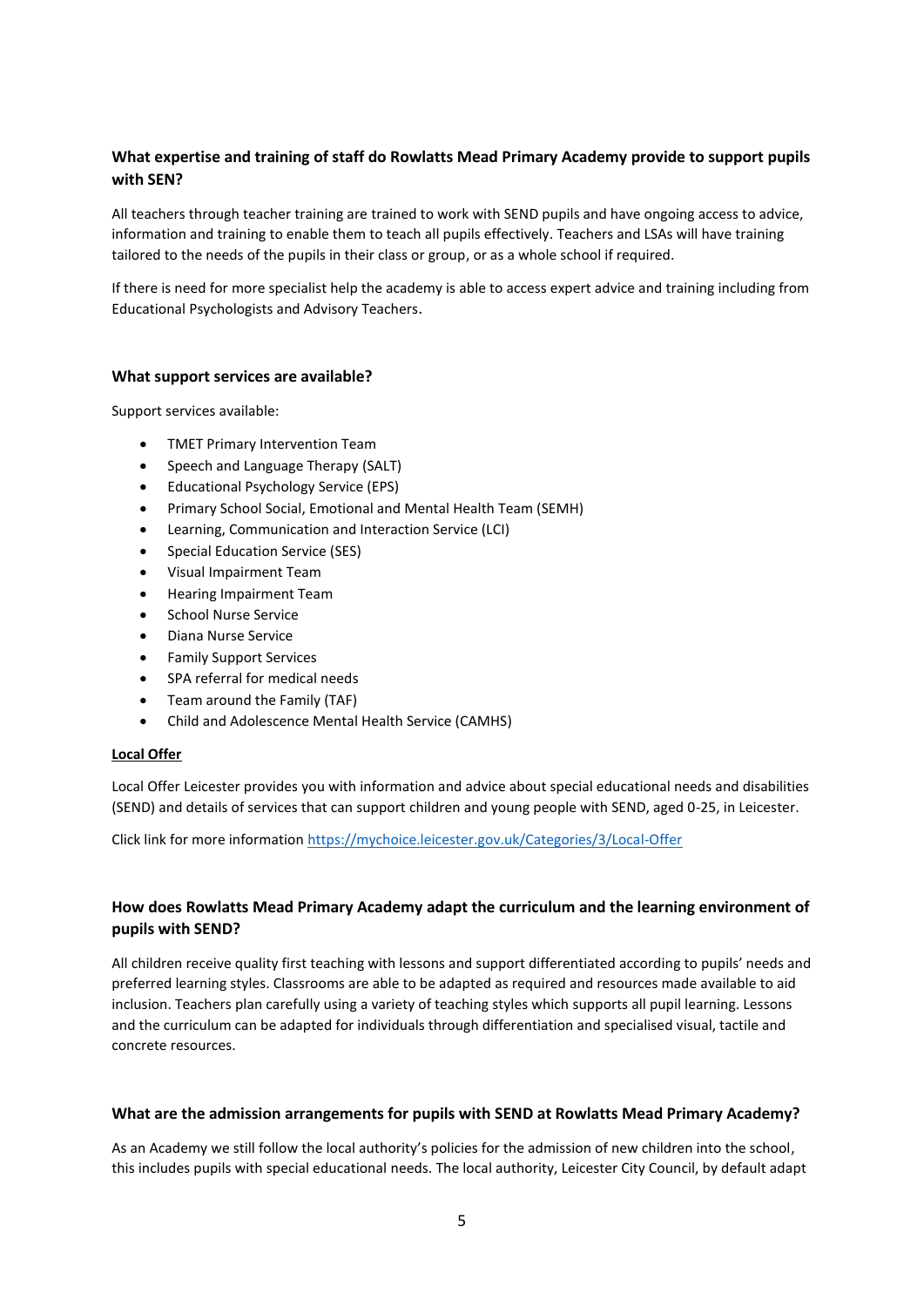the national admissions guidelines, The School Admissions Code, which is available on the Department for Education's web site. The link for which is shown below…

#### [https://www.gov.uk/government/publications/school-admissions-code](https://www.gov.uk/government/publications/school-admissions-code–2)–2

When places have been allocated a member of the school will contact the family and previous school (if applicable) to determine any SEND requirements. As for all pupils, an induction meeting will take place. Additional meetings with the SENCo will be arranged if a pupil has a high level of need to ensure that provision can be in place before the pupil starts.

#### **What facilities are provided to assist access to the academy?**

Rowlatts Mead Primary Academy is disability friendly. There is access to all areas of the school via exterior walkways and ramps. Internally most classrooms are on the same level with wide corridors and an easy access toilet. Where and when appropriate, we make changes to the environment or building that are necessary for pupils with physical or other sensory disabilities.

#### **What equipment and facilities do we have to support pupils with SEND?**

Rowlatts Mead Primary Academy identifies individual needs and will draw up a Provision Map detailing support, interventions and adaptations to the curriculum. Pupils with outside agency support will have a Pupil Outcome Plan (an individual education plan) or an EHC Plan (Education, Health and Care). All individualised plans will include what support and by whom, frequency of support, personal targets and use of any equipment and resources. Plans and provision will be shared with parents or carers.

## **How does Rowlatts Mead Primary Academy ensure that pupils with SEN are enabled to engage in activities available with pupils in the academy who do not have SEN?**

At Rowlatts Mead Primary Academy we have a broad and balanced curriculum that aims to enrich the lives of all our pupils. Lessons are differentiated to match the needs of each pupil but have an element of challenge. Teachers will make reasonable adjustments to the curriculum to meet individual needs where appropriate.

All pupils have equal access to clubs and activities which develop engagement with the wider curriculum. No one is excluded from such activities and we adapt all learning whether in or out of the classroom to the pupils' needs (for example ensuring a venue has wheel chair access; provision of extra adults to support pupils when required)

## **What steps are taken to prevent pupils with SEND from being treated less favourably than other pupils?**

Teaching staff including LSAs are observed and the quality of teaching and learning is evaluated for all pupils. Staff have tailored CPD. The Principal and SENCo hold progress meetings with all teachers to discuss and monitor the progress of every pupil. Data is also analysed after each data point to ensure progress and attainment of pupils with SEND pupils is in line with non-SEND peers where possible. Careful monitoring ensures that provision is accurate and appropriate. Teachers meet with every pupil to complete an individual Assertive Mentoring session, the Assertive Mentoring Form is given to parents after each sessions.

The school has an inclusive behaviour policy and allows individual achievements to be acknowledged and celebrated. Behaviour incidents are recorded on CPOMS and monitored by the Principal to ensure any persistent behaviour issues are followed up and advice and support put in place.

The academy promotes the 4R's, Resilience, Reciprocity, Resourcefulness and Reflectiveness in all pupils.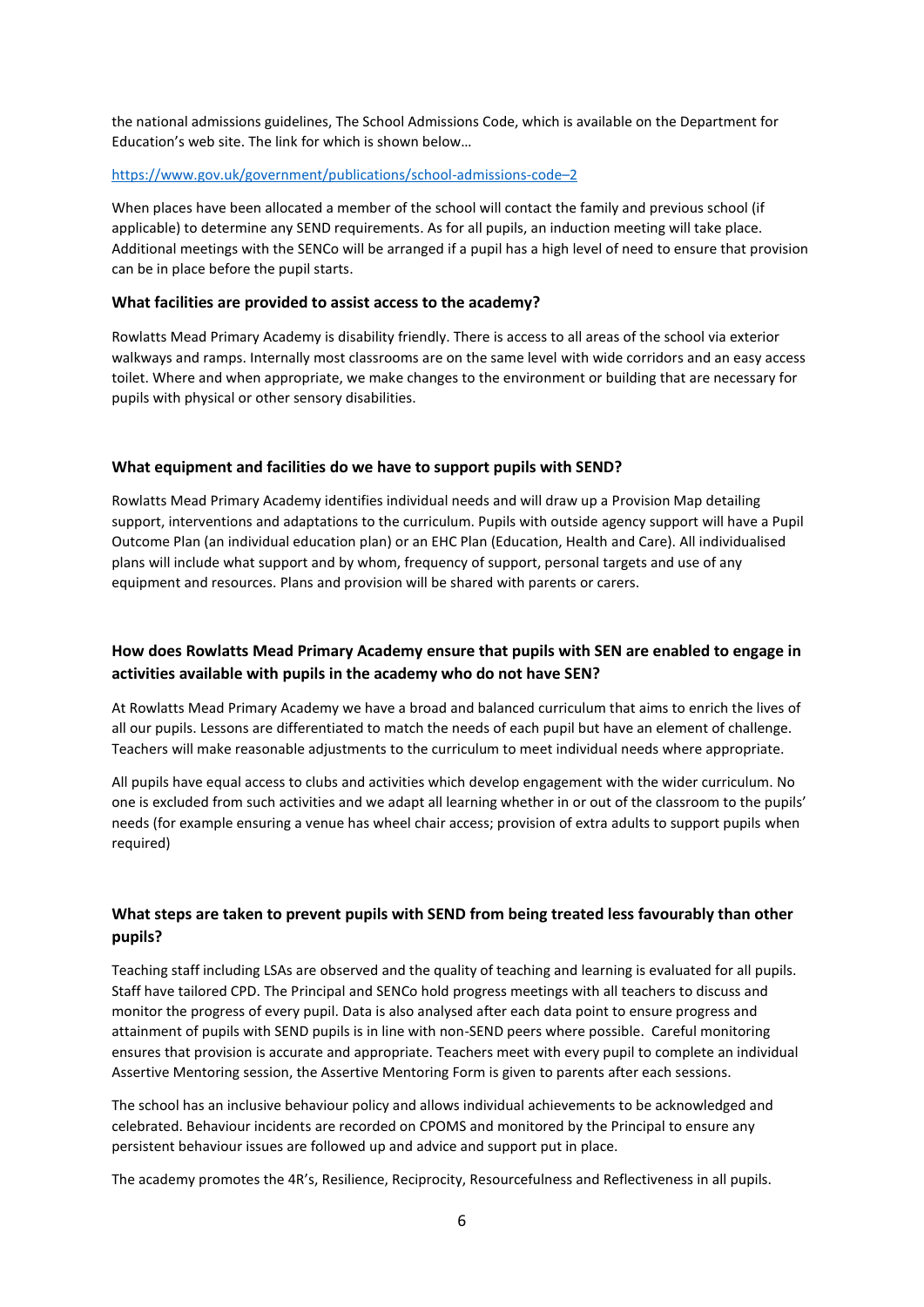# **How does Rowlatts Mead Primary Academy consult parents of children with SEND and involve them in their child's education?**

At Rowlatts Mead Primary Academy we have an open door policy which includes parents and carers able to complete a morning task with their child each morning, this gives them an opportunity to speak with the teacher or LSA and have an insight of what their child is learning at school. The academy also offers parents of SEND pupils the following;

- Parents' Consultations twice a year
- Formal written report at the end of the year
- Parent Workshops and Information Sessions
- Parents and pupils involved in Education Plans and Provision Map (reviewed 3x a year, target setting, and evaluation)
- Open door policy through the school office or class teacher, for concerns to be raised throughout the year – COVID update – appointments must be made at present
- Assertive mentoring forms shared with parents
- Stay, Play & Learn/Stay, Share and Learn
- Home and school discussions to support learning
- Responding to questionnaires and comments forms

## **How does Rowlatts Mead Primary Academy consult pupils with SEND and involve them in their education?**

All pupils at Rowlatts Mead Primary School take part in Assertive Mentoring by meeting with their class teacher and discussing their achievements, targets, behaviour and next steps. In addition, where possible, pupils with individual plans are involved in creating them and their views are valued and listened to in the review process.

# **How does Rowlatts Mead Primary Academy involve other bodies, including health and social care bodies, local authority support services and voluntary sector organisations, in meeting pupil's SEN and supporting their families?**

The academy aims to work in partnership with other agencies in order to provide an integrated support based on the need of the pupils. The SENCo liaises with SENCos from within the Trust through the SENCO Network.

# **How does Rowlatts Mead Primary Academy assess and review pupil's progress towards outcomes?**

Once outcomes have been identified and Provision Maps or Pupil Outcome Plans completed provision will be put in place. Teachers monitor interventions and will review and alter provision as appropriate. Assessment will take place at the beginning and end of a timed intervention or as appropriate for ongoing provision. Pupils will also be assessed during the whole school assessment period and their progress shared with their parents or carers. Pupils will also have Assertive Mentoring sessions with their teacher and the outcomes shared with parents or carers.

Progress meetings with the Principal and SENCo will also review progress and outcomes for all pupils.

Outside agency reports and advice will also be implemented, reviewed and shared with parents.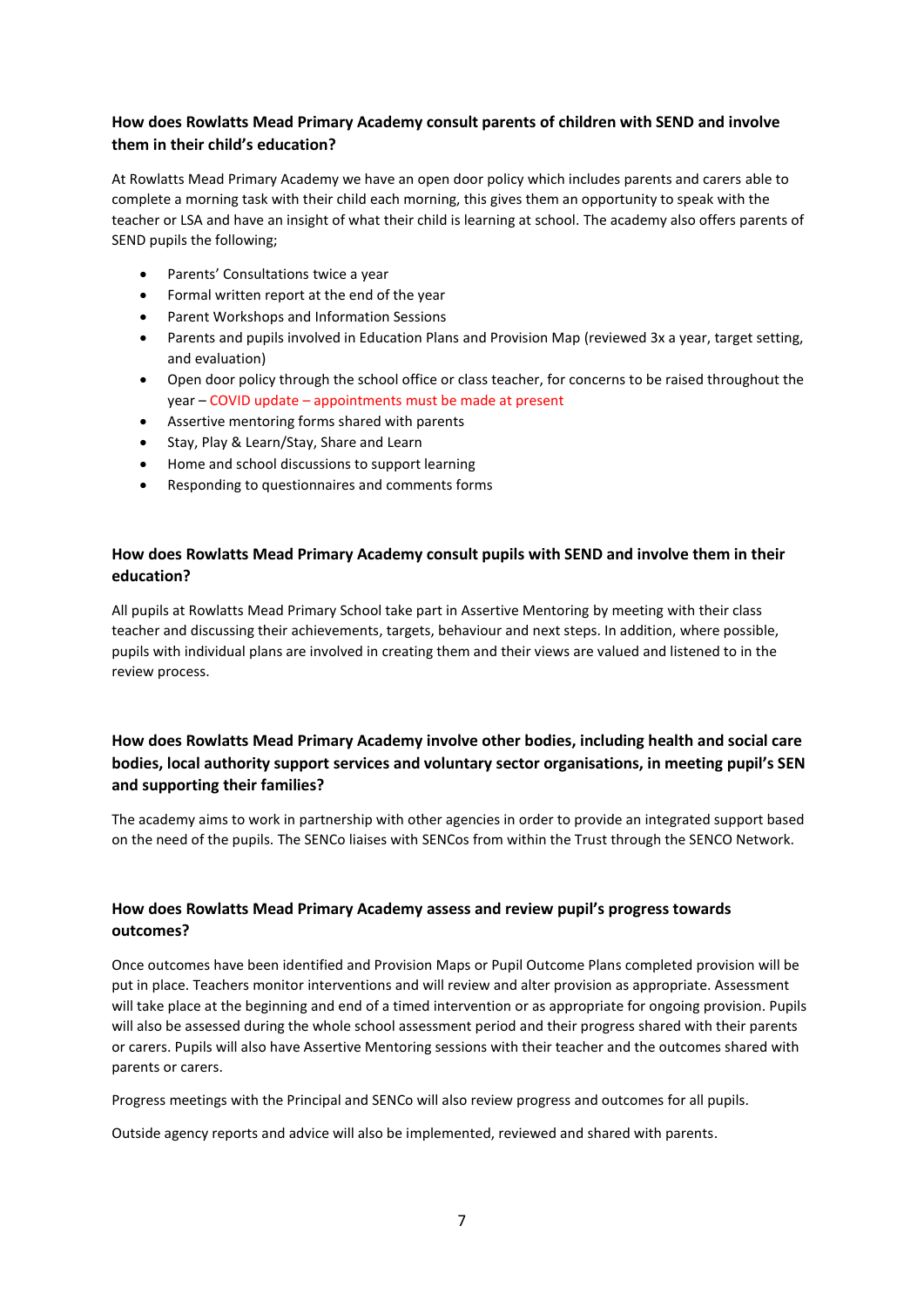# **How does Rowlatts Mead Primary Academy support pupils with SEND in the transfer between phases of education?**

Transition to, from and within school can be difficult for pupils and their parents and we endeavour to make it as smooth as possible. This may include –

- Additional meetings for pupils and parents with the new teacher COVID update may be virtual meetings
- Additional visits to the classroom environment and other areas e.g. toilets and outdoor space
- Creating a Social Story or transition booklet
- Transitioning with a known adult e.g. 1:1 LSA
- Consistency across school with displays and expectations
- Individualised transition plan as required
- Additional visits to secondary school/alternative settings with known member of staff
- Liaising with secondary school staff including SENCo

# **What support for improving emotional and social development does Rowlatts Mead Primary Academy offer?**

Rowlatts Mead Primary academy actively teaches the 4R's Resilience, Reciprocity, Resourcefulness and Reflectiveness. The academy also promotes SELF ESTEEM, mindfulness and Yoga for all pupils. Interventions to improve emotional and social development include Positive People, Play Interaction. And Play Therapy. The academy also has the services of a Mental Health in Schools Practitioner.

Pupils take part in Assertive Mentoring and have access to Restorative Justice through Peer Mediation.

The school has a comprehensive Assertive Discipline Policy and Staff are aware of pupils with specific behavioural needs. Where required personalised plans are put in place to support them through the school day including provision at break and lunch times.

## **What are the arrangements for supporting pupils with SEND who are looked after by the local authority?**

The arrangements for supporting LAC pupils with SEN are the same as non-LAC pupils with the addition of PEP and LAC meetings. The designated LAC teacher is also the SENCo and forms part of the team around the child.

# **How will Rowlatts Mead Primary Academy evaluate the effectiveness of the provision made for pupils with SEN?**

At Rowlatts Mead Primary Academy SEND provision is monitored and evaluated by the teachers, SENCo, Principal and outside agencies if appropriate. If certain provision is not effective then alternative strategies will be put in place. The Principal and SENCo also analyse data across the school to ensure that targets set are challenging and provision appropriate in an attempt to diminish the difference between SEND and non-SEND pupils within the school and nationally .